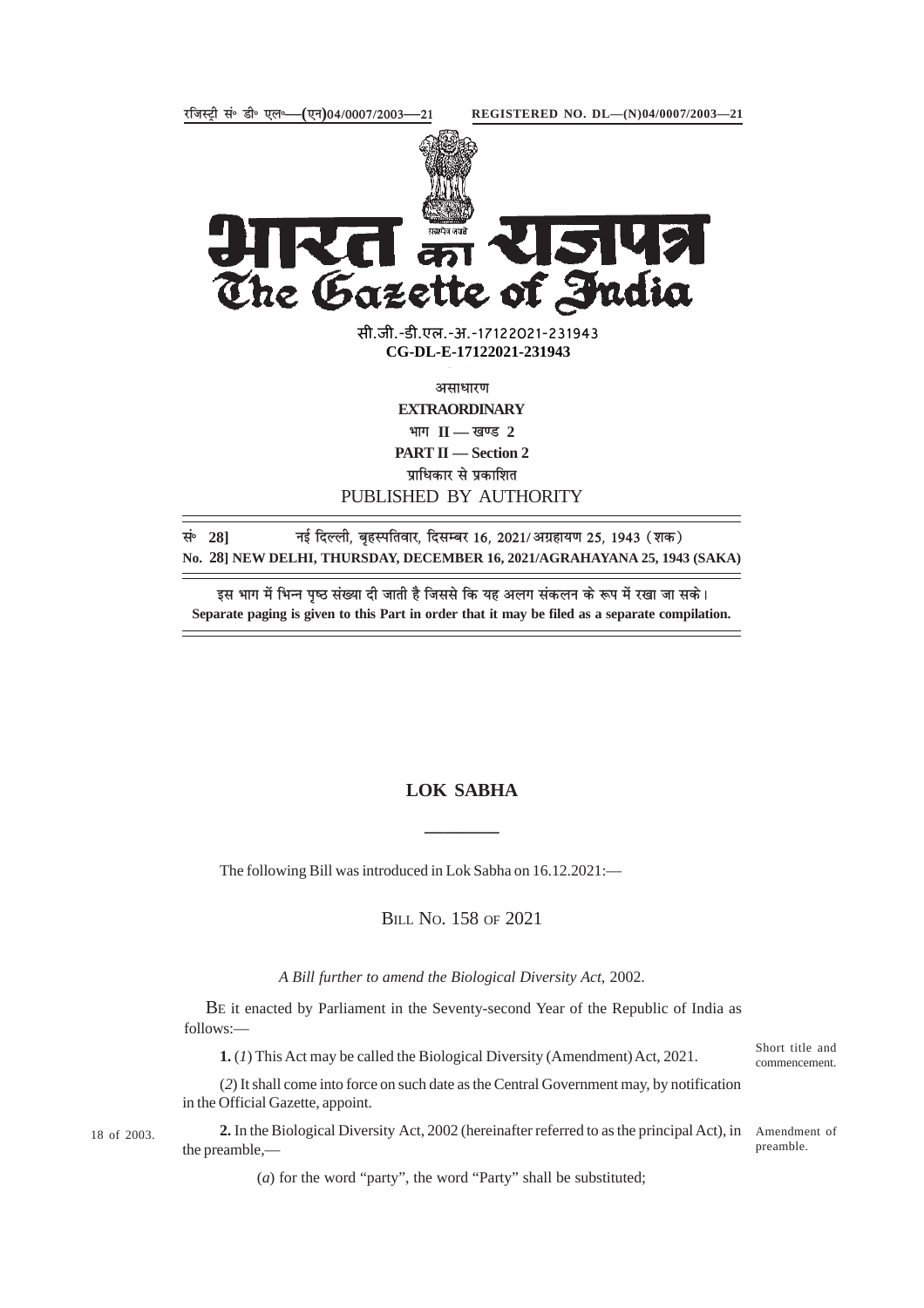(*b*) for the words beginning with "AND WHEREAS it is considered necessary", and ending with "give effect to the said Convention", the following shall be substituted, namely:—

"AND WHEREAS India is a Party to the Nagoya Protocol on Access to Genetic Resources and the Fair and Equitable Sharing of Benefits Arising from their Utilisation to the Convention on Biological Diversity which was adopted on the 29th October, 2010 in Nagoya, Japan;

AND WHEREAS it is considered necessary to provide for conservation, sustainable utilisation, fair and equitable sharing of the benefits arising out of utilisation of biological resources and also to give effect to the said Convention.".

**3.** In section 2 of the principal Act,—

 $(i)$  for clause  $(a)$ , the following clauses shall be substituted, namely:—

'(*a*) "access" means collecting, procuring or possessing any biological resource occurring in or obtained from India or associated traditional knowledge thereto, for the purposes of research or bio-survey or commercial utilisation;

(*aa*) "benefit claimers" means the conservers of biological resources, their by-products, creators or holders of associated traditional knowledge thereto (excluding codified traditional knowledge only for Indians) and information relating to the use of such biological resources, innovations and practices associated with such use and application;';

(*ii*) in clause (*b*), after the words "biological diversity", the words 'or "biodiversity" ' shall be inserted;

 $(iii)$  for clauses  $(c)$  and  $(d)$ , the following clauses shall be substituted, namely:

'(*c*) "biological resources" include plants, animals, micro-organisms or parts of their genetic material, derivatives (excluding value added products), with actual or potential use or value for humanity, but does not include human genetic material;

(*d*) "bio-survey" means survey or collection of any taxa, varieties, genes, components and extracts of biological resource for any purpose;';

(*iv*) after clause (*f*), the following clause shall be inserted, namely:—

'(*fa*) "derivative" means a naturally occurring biochemical compound or metabolism of biological resources, even if it does not contain functional units of heredity;';

 $(v)$  after clause  $(g)$ , the following clauses shall be inserted, namely:—

'(*ga*) "folk variety" means a cultivated variety of plant that was developed, grown and exchanged informally among farmers;

(*gb*) "India" means the territory of India as referred to in article 1 of the Constitution, its territorial waters, seabed and sub-soil underlying such waters, continental shelf, exclusive economic zone or any other maritime zone as referred to in the Territorial Waters, Continental Shelf, Exclusive Economic Zone and other Maritime Zones Act, 1976, and the air space above its territory;

80 of 1976.

(*gc*) "landrace" means primitive cultivar that was grown by ancient farmers and their successors;';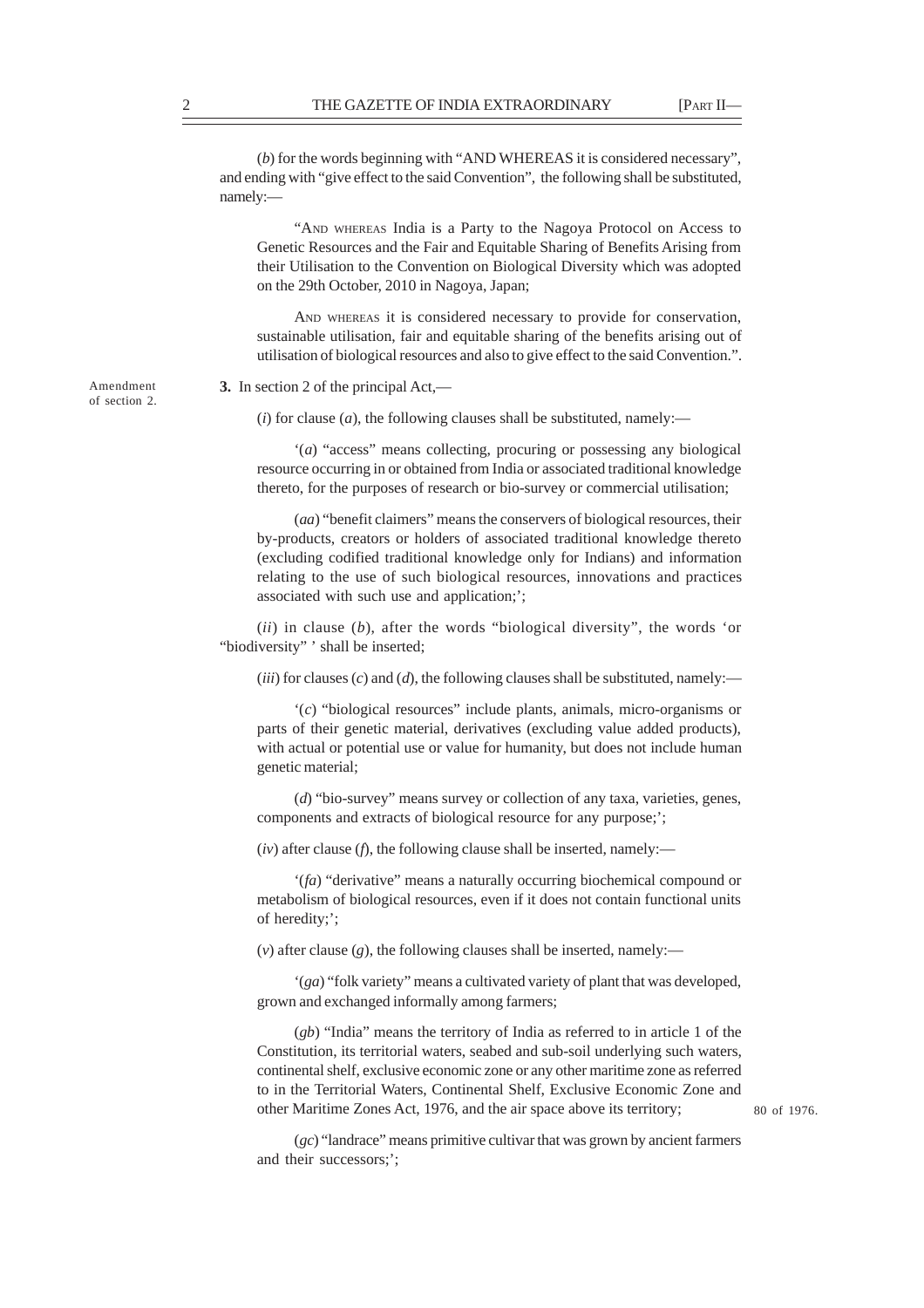(*vi*) after clause (*i*), the following clause shall be inserted, namely:—

'(*ia*) "Member-Secretary" means the full time Secretary of the National Biodiversity Authority, or of the State Biodiversity Board, as the case may be;'.

 **4.** In Chapter II of the principal Act, in the Chapter heading, for the word "DIVERSITY", the word "RESOURCES" shall be substituted.

**5.** In section 3 of the principal Act,—

(*a*) in sub-section (*2*), in clause (*c*), for sub-clause (*ii*), the following sub-clause shall be substituted, namely:—

"(*ii*) incorporated or registered in India under any law for the time being in force, which is a foreign controlled company.";

(*b*) the following *Explanation* shall be inserted, namely:—

*Explanation*.—For the purposes of this section,—

(*a*) "associated knowledge" shall include traditional knowledge or contemporary knowledge in any form relating to the biological resources;

(*b*) "foreign controlled company" means a foreign company within the meaning of clause (*42*) of section 2 of the Companies Act, 2013 which is under the control of a foreigner.

**6.** For section 4 of the principal Act, the following section shall be substituted, namely:—

"4. No person or entity shall share or transfer any result of the research on any biological resource occurring in, or obtained or accessed from, India or associated traditional knowledge thereto, for monetary consideration or otherwise, to a person referred to in sub-section (*2*) of section 3, without the prior written approval of the National Biodiversity Authority, except the codified traditional knowledge which is only for Indians:

Provided that the provisions of this section shall not apply if publication of research papers or dissemination of knowledge in any seminar or workshop involving financial benefit is as per the guidelines issued by the Central Government:

Provided further that where the results of research are used for further research, then, the registration with National Biodiversity Authority shall be necessary:

Provided also that if the results of research are used for commercial utilisation or for obtaining any intellectual property rights, within or outside India, prior approval of National Biodiversity Authority shall be required to be taken in accordance with the provisions of this Act.".

**7**. In section 5 of the Principal Act, in sub-section (*1*),—

Amendment of section 5.

(*i*) in marginal heading, for the words and figures "Sections 3 and 4", the words "Certain provisions" shall be substituted;

(*ii*) for sub-section (*1*), the following sub-section shall be substituted, namely:—

" $(1)$  The provisions of section 3 shall not apply to collaborative research projects involving transfer or exchange of biological resource or associated

18 of 2013.

Substitution of new section for section 4.

Results of research not to be transferred to certain persons without approval of National Biodiversity Authority.

Chapter II.

Amendment of section 3.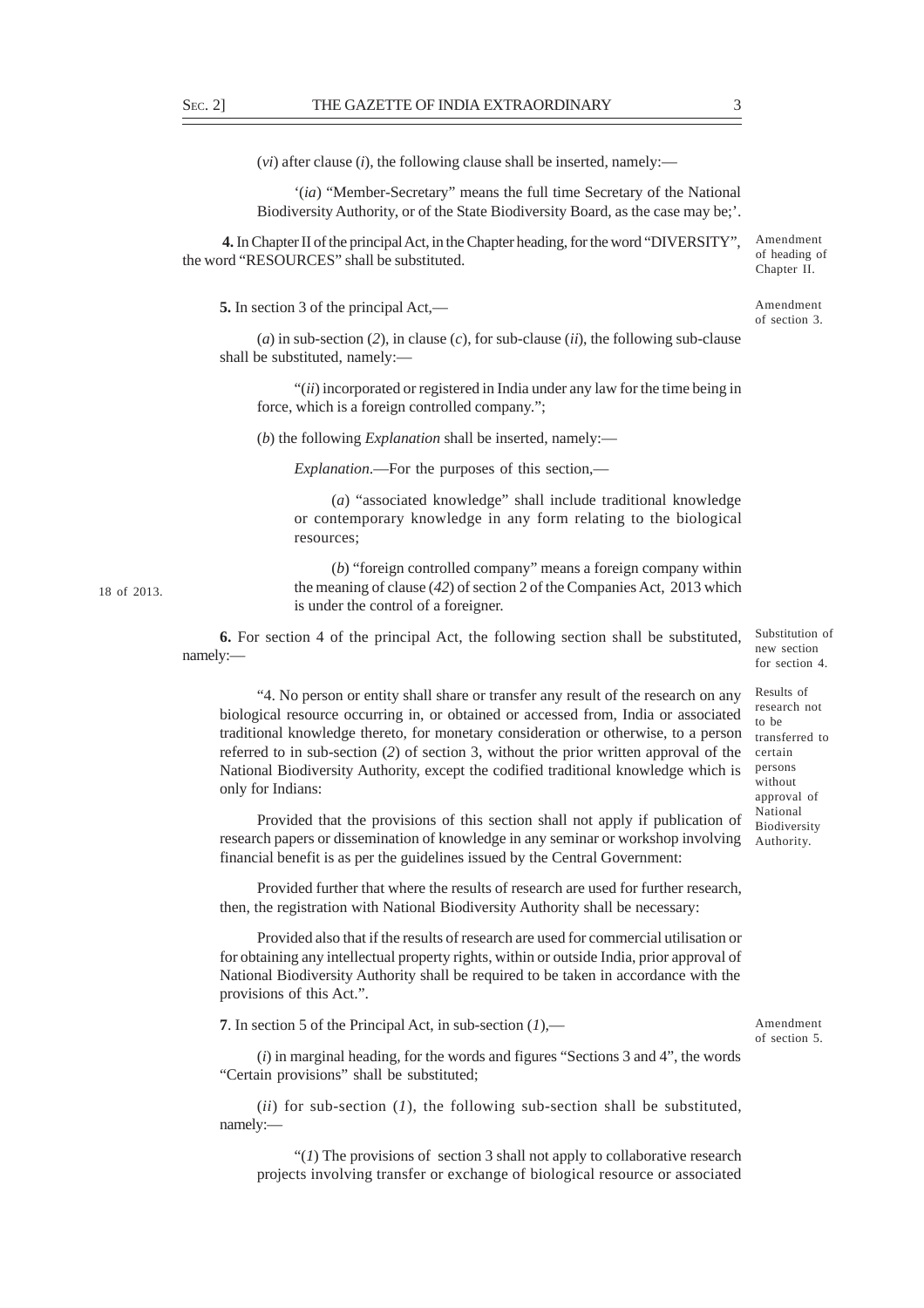traditional knowledge thereto between institutions, including Government sponsored institutions of India, and such institutions in other countries, if such collaborative research projects satisfy the conditions specified in sub-section  $(3)$ .".

Amendment of section 6. **8.** In section 6 of the principal Act,—

(*a*) for sub-section (*1*), the following sub-sections shall be substituted, namely:—

**"**(*1*) Any person or entity applying for an intellectual property right, covered under sub-section (*2*) of section 3, by whatever name called, in or outside India, for any invention based on any research or information on a biological resource which is accessed from India, including those deposited in repositories outside India, or associated traditional knowledge thereto, shall obtain prior approval of the National Biodiversity Authority before grant of such intellectual property rights.

(*1A*) Any person applying for any intellectual property right, covered under section 7, by whatever name called, in or outside India, for any invention based on any research or information on a biological resource which is accessed from India, including those deposited in repositories outside India, or associated traditional knowledge thereto, shall register with the National Biodiversity Authority before grant of such intellectual property rights.

(*1B*) Any person covered under section 7 who has obtained intellectual property right, by whatever name called, in or outside India, for any invention based on any research or information on a biological resource which is accessed from India, including those deposited in repositories outside India, or associated traditional knowledge thereto, shall obtain prior approval of the National Biodiversity Authority at the time of commercialisation.".

(*b*) in sub-section (*3*), the words "enacted by the Parliament" shall be omitted.

**9.** For section 7 of the principal Act, the following section shall be substituted, namely:— Substitution of new section for section 7.

> "7. (*1*) No person, other than the person covered under sub-section (*2*) of section 3, shall access any biological resource and its associated knowledge for commercial utilisation, without giving prior intimation to the concerned State Biodiversity Board, subject to the provisions of clause (*b*) of section 23 and sub-section (*2*) of section 24:

Provided that the provisions of this section shall not apply to the codified traditional knowledge, cultivated medicinal plants and its products, local people and communities of the area, including growers and cultivators of biodiversity, *vaids, hakims* and registered AYUSH practitioners who have been practicing indigenous medicines, including Indian systems of medicine for sustenance and livelihood.

(*2*) The manner of issuing certificate of origin for cultivated medicinal plants shall be such as may be prescribed.''.

**10.** In section 8 of the principal Act,—

(*a*) for sub-section (*3*), the following sub-section shall be substituted, namely:—

"(*3*) The Head office of the National Biodiversity Authority shall be at Chennai and the Central Government may, by notification in the Official Gazette, establish regional offices in other places in India.";

Prior intimation to State

Biodiversity Board for accessing biological resource for certain purposes.

Amendment of section 8.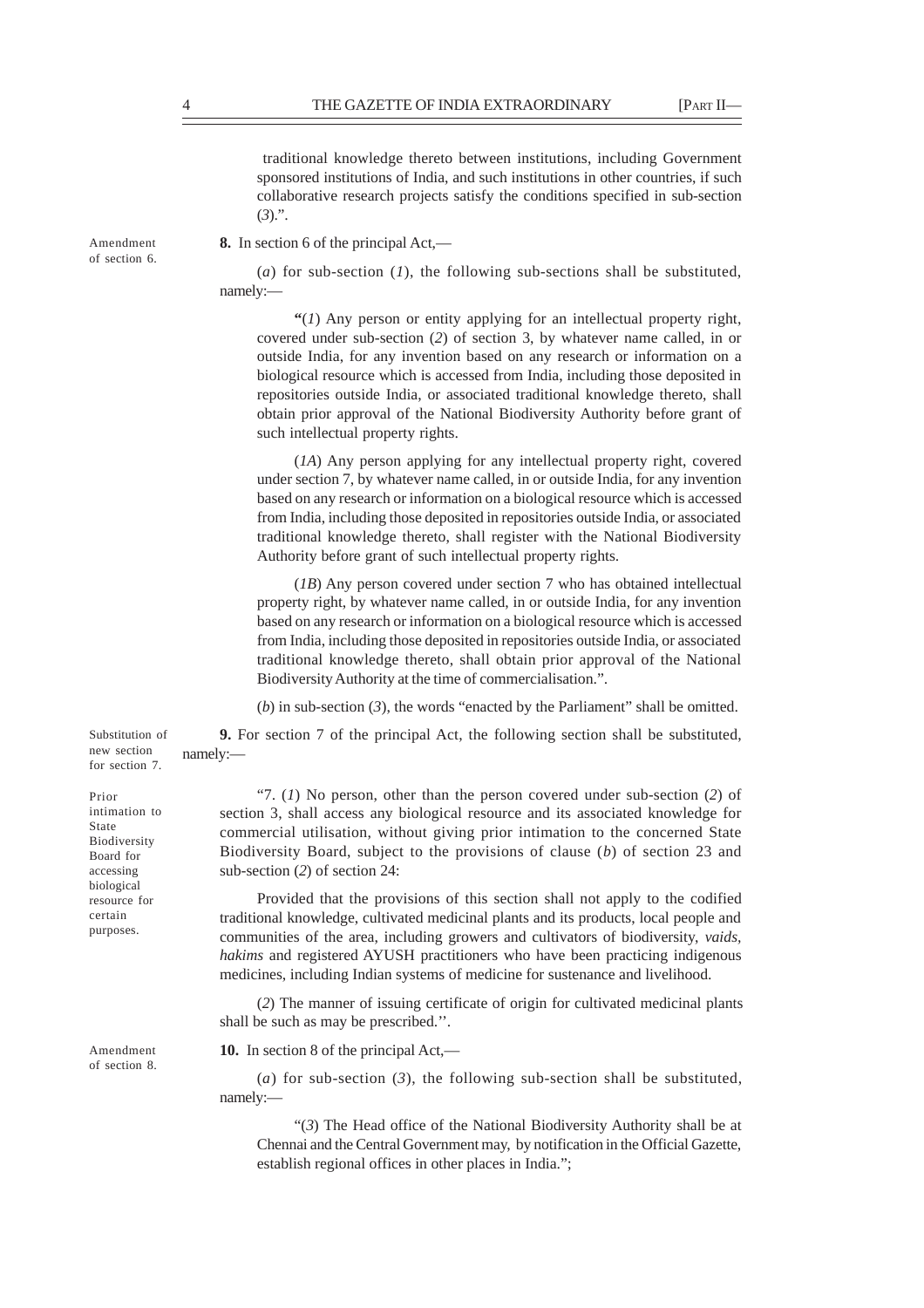(*b*) in sub-section (*4*),—

(*i*) for clauses (*a*), (*b*) and (*c*), the following clauses shall be substituted, namely:—

"(*a*) a Chairperson, who shall be an eminent person having adequate knowledge, expertise and experience in the conservation and sustainable use of biological diversity and in matters relating to fair and equitable sharing of benefits, to be appointed by the Central Government;

(*b*) sixteen *ex officio* members to be appointed by the Central Government, representing the Ministries dealing with—

(*i*) Agricultural Research and Education;

(*ii*) Agriculture and Farmers Welfare;

(*iii*) Ayurveda, Unani, Siddha, Sowa Rigpa, Yoga and Naturopathy and Homoeopathy;

(*iv*) Biotechnology;

(*v*) Environment and Climate Change;

(*vi*) Forests and Wildlife;

(*vii*) Indian Council of Forestry Research and Education;

(*viii*) Earth Sciences;

(*ix*) Panchayati Raj;

(*x*) Science and Technology;

(*xi*) Scientific and Industrial Research;

(*xii*) Tribal Affairs;

(*c*) four representatives from State Biodiversity Boards on rotational basis;

 $(iii)$  in clause  $(d)$ .—

 (*A*) for the word "specialists", the words "specialists, legal experts" shall be substituted;

(*B*) for the word "equitable", the words "fair and equitable" shall be substituted;

 $(iii)$  after clause  $(d)$ , the following clause shall be inserted, namely:—

"(*e*) a Member-Secretary, who shall have experience in matters relating to biodiversity conservation, to be appointed by the Central Government.".

**11.** In section 9 of the principal Act,—

#### Amendment of section 9.

(*a*) in the marginal heading, for the words "Chairperson and members", the words "Chairperson, members and Member-Secretary" shall be substituted;

(*b*) after the words "National Biodiversity Authority", the words "and of Member-Secretary" shall be inserted.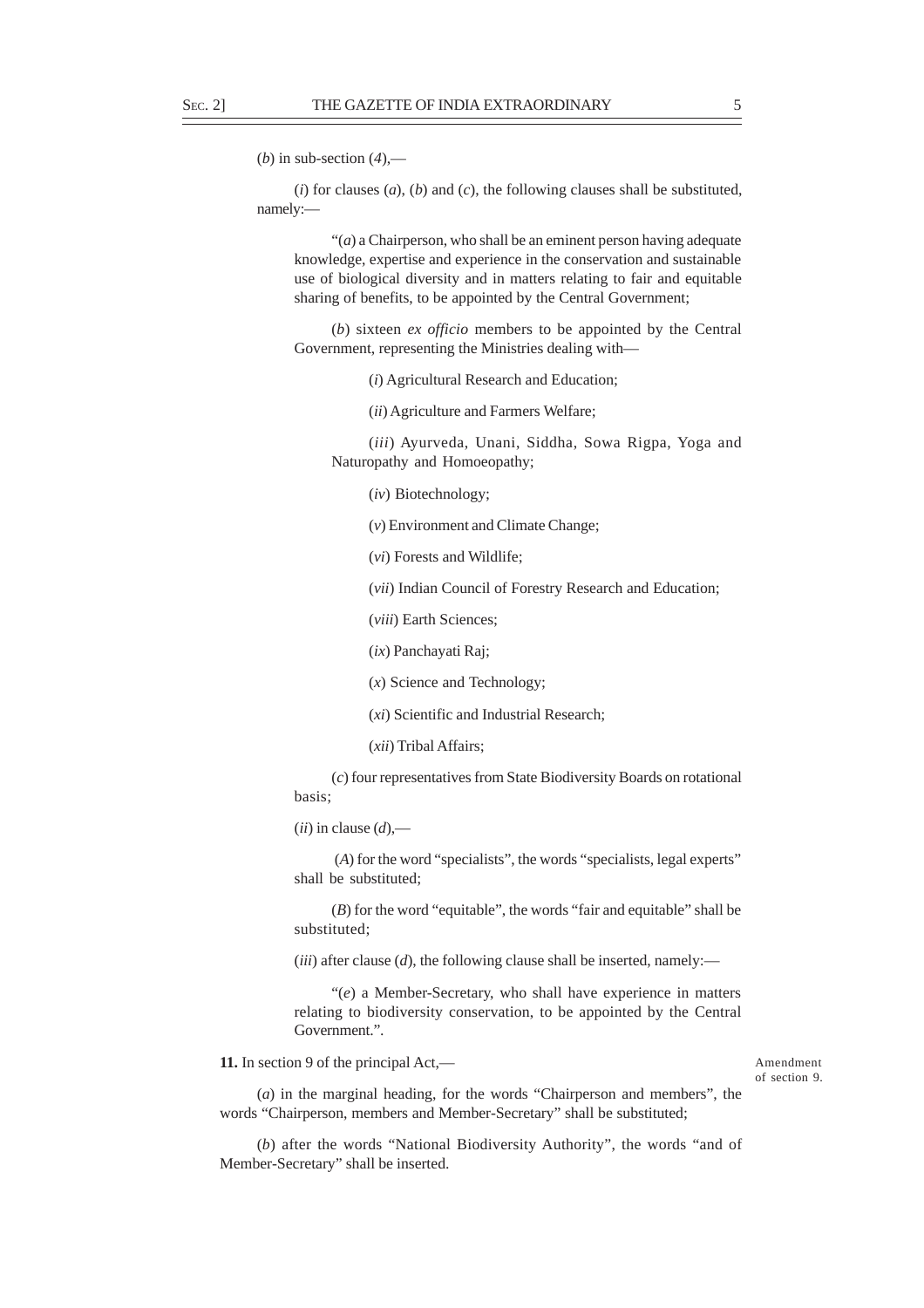| Insertion of<br>new section<br>10A. | 12. After section 10 of the principal Act, the following section shall be inserted,<br>namely:-                                                                                                                                                                                                                                                                                                  |
|-------------------------------------|--------------------------------------------------------------------------------------------------------------------------------------------------------------------------------------------------------------------------------------------------------------------------------------------------------------------------------------------------------------------------------------------------|
| Member-<br>Secretary.               | " $10A$ . (1) The Member-Secretary shall be the chief coordinating officer and the<br>convener of the National Biodiversity Authority and shall assist that Authority in the<br>discharge of its functions under this Act.                                                                                                                                                                       |
|                                     | (2) The Member-Secretary shall perform such other functions as may be<br>prescribed.".                                                                                                                                                                                                                                                                                                           |
| Amendment<br>of section 13.         | 13. In section 13 of the principal Act, for sub-section (2), the following sub-section<br>shall be substituted, namely:-                                                                                                                                                                                                                                                                         |
|                                     | "(2) The National Biodiversity Authority may also constitute such number of<br>committees as it deems fit for the efficient discharge of its duties and performance of its<br>functions under this Act.".                                                                                                                                                                                        |
| Amendment<br>of section 15.         | 14. In section 15 of the principal Act,—                                                                                                                                                                                                                                                                                                                                                         |
|                                     | $(i)$ after the words "signature of the Chairperson", the words "or Member-<br>Secretary" shall be inserted;                                                                                                                                                                                                                                                                                     |
|                                     | (ii) for the words "signature of an officer", the words "signature of Member-<br>Secretary or an officer" shall be substituted.                                                                                                                                                                                                                                                                  |
| Amendment<br>of section 16.         | 15. In section 16 of the principal Act, after the words "delegate to any member", the<br>words "or Member-Secretary" shall be inserted.                                                                                                                                                                                                                                                          |
| Amendment<br>of section 18.         | <b>16.</b> In section 18 of the principal Act,—                                                                                                                                                                                                                                                                                                                                                  |
|                                     | (a) for sub-sections $(1)$ and $(2)$ , the following sub-sections shall be substituted,<br>namely:-                                                                                                                                                                                                                                                                                              |
|                                     | " $(I)$ The National Biodiversity Authority shall, with the approval of the<br>Central Government, make regulations to provide for access to biological<br>resources and associated traditional knowledge thereto, and for determination<br>of fair and equitable sharing of benefits.                                                                                                           |
|                                     | (2) It shall be the duty of the National Biodiversity Authority to regulate<br>any activity referred to in sections 3, 4 and 6 by granting or rejecting approvals.";                                                                                                                                                                                                                             |
|                                     | ( <i>b</i> ) in sub-section $(3)$ ,—                                                                                                                                                                                                                                                                                                                                                             |
|                                     | $(i)$ in clause $(a)$ , for the word "equitable", the words "fair and equitable"<br>shall be substituted;                                                                                                                                                                                                                                                                                        |
|                                     | $(ii)$ in clause $(b)$ , for the words "heritage sites", the words "biodiversity<br>heritage sites" shall be substituted;                                                                                                                                                                                                                                                                        |
|                                     | (iii) after clause $(b)$ , the following clause shall be inserted, namely:—                                                                                                                                                                                                                                                                                                                      |
|                                     | "(ba) advise the State Biodiversity Boards on any matter relating to<br>the implementation of the Act;";                                                                                                                                                                                                                                                                                         |
|                                     | $(c)$ for sub-section (4), the following sub-section shall be substituted,<br>namely:                                                                                                                                                                                                                                                                                                            |
|                                     | "(4) The National Biodiversity Authority may, on behalf of the Central<br>Government, take any measures necessary to oppose the grant of intellectual<br>property rights in any country outside India on any biological resource which is<br>found in or brought from India, including those deposited in repositories outside<br>India, or associated traditional knowledge thereto accessed.". |
|                                     |                                                                                                                                                                                                                                                                                                                                                                                                  |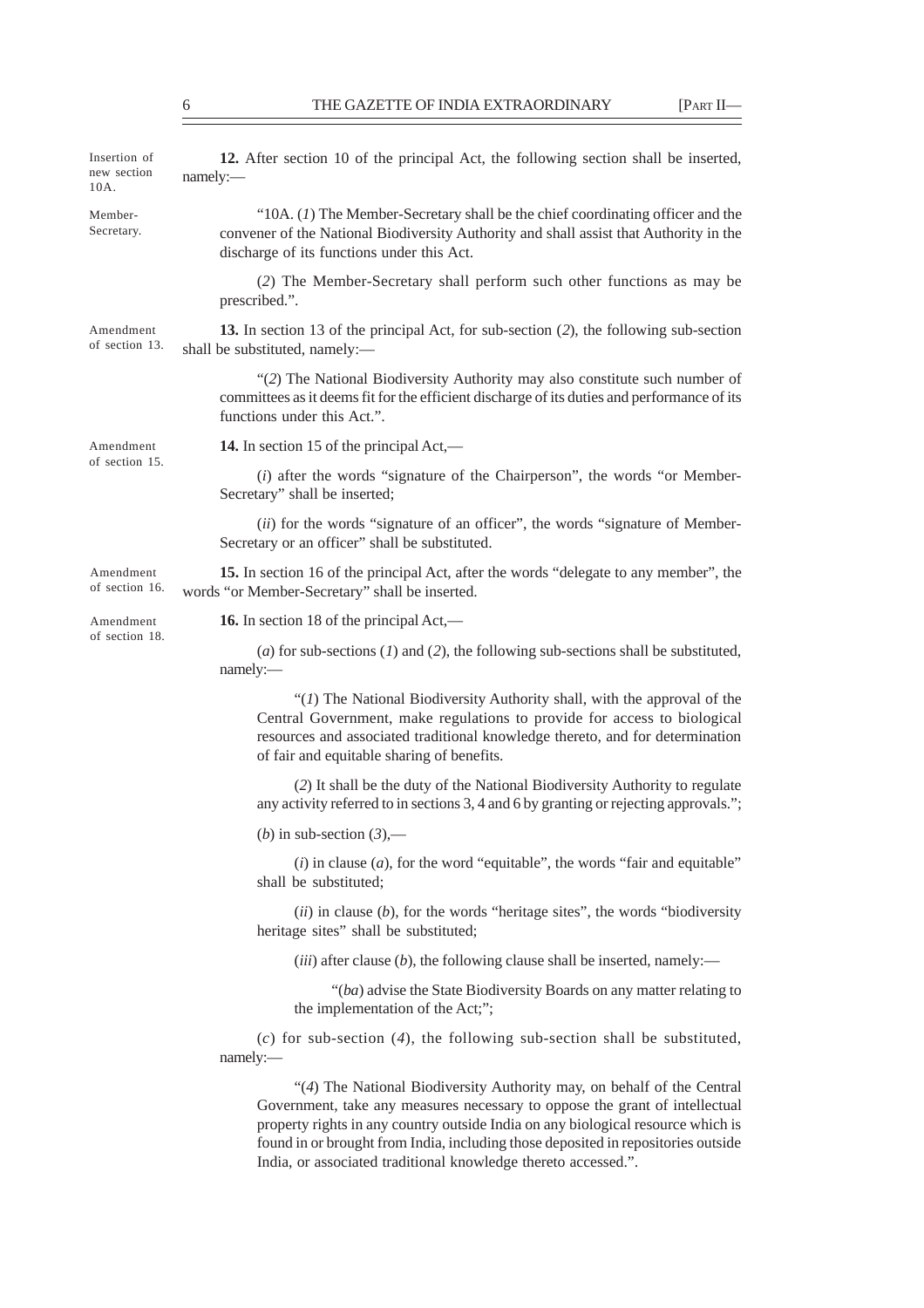**17.** In section 19 of the principal Act,—

Amendment of section 19.

(*a*) for sub-sections (*1*) and (*2*), the following sub-sections shall be substituted, namely:—

"(*1*) Any person referred to in sub-section (*2*) of section 3 who intends to access biological resource or associated traditional knowledge thereto for commercial utilisation, shall make an application to the National Biodiversity Authority, in such form and on payment of such fee, as may be prescribed.

(*2*) Any person referred to in sub-section (*2*) of section 3 who intends to apply for a patent or any other form of intellectual property rights, whether in India or outside India, referred to in sub-section (*1*) of section 6, may make an application to the National Biodiversity Authority in such form, on payment of such fee, and in such manner, as may be prescribed.

(*2A*) Any person referred to in sub-section (*1A*) of section 6 shall register with National Biodiversity Authority at the time of making application under sub-section (*2*), and persons referred to in sub-section (*1B*) of section 6 shall obtain prior approval from National Biodiversity Authority at the time of commercialisation.";

(*b*) after sub-section (*3*), the following sub-section shall be inserted, namely:—

"(*3A*) The National Biodiversity Authority shall, while granting approval under this section, determine the benefit sharing in such manner as may be specified by regulations made in this behalf:

Provided that if the National Biodiversity Authority is of the opinion that such an activity is detrimental or contrary to the objectives of conservation and sustainable use of biodiversity or fair and equitable sharing of benefits arising out of such activity, it may, by order, for reasons to be recorded in writing, prohibit or restrict any such activity:

Provided further that no such order for rejection shall be made without giving an opportunity of being heard to the person concerned.".

(*c*) for sub-section (*4*), the following sub-section shall be substituted, namely:—

"(*4*) The National Biodiversity Authority shall place in public domain details of every approval granted or rejected under this section.".

### **18.** In section 20 of the principal Act,—

Amendment of section 20.

(*i*) in the marginal heading, for the words "biological resource or knowledge", the words "results of research" shall be substituted;

 $(iii)$  for sub-section  $(I)$ , the following sub-section shall be substituted, namely:—

"(*1*) Any person or entity who intends to transfer the results of any research on biological resources, which are found in or brought from India, including those deposited in repositories outside India or associated traditional knowledge thereto, to persons referred to under sub-section (*2*) of section 3 for monetary consideration or otherwise, he shall make an application to the National Biodiversity Authority in such form and on payment of such fee, as may be prescribed.";

(*iii*) in sub-section (*2*), for the words "any biological resource or knowledge associated thereto", the words "the results of research" shall be substituted;

(*iv*) for sub-sections (*3*) and (*4*), the following sub-sections shall be substituted, namely:—

"(*3*) On receipt of an application under sub-section (*2*), the National Biodiversity Authority may, after making such enquiries, as it deems fit, by order,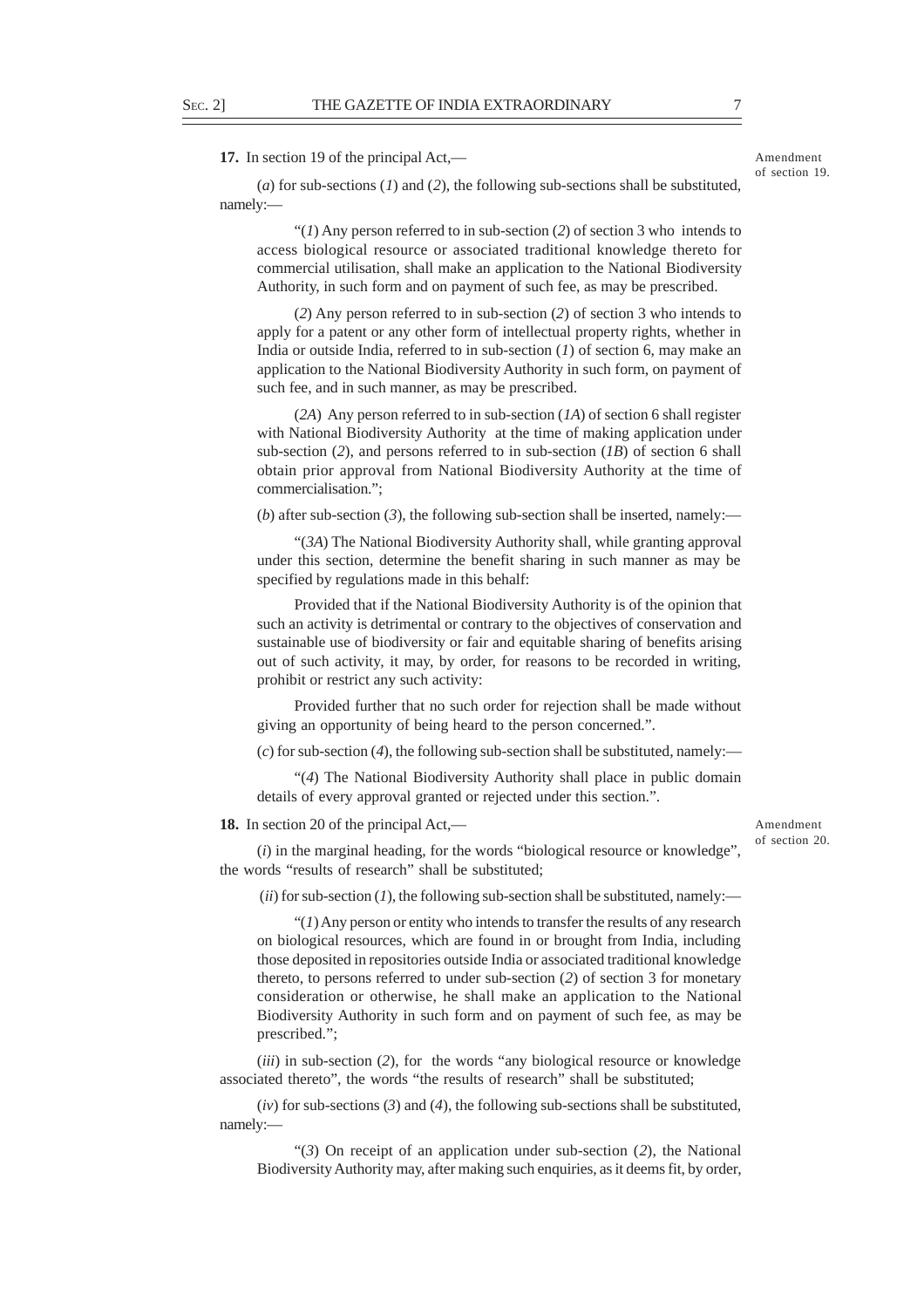grant approval, subject to such terms and conditions, as it may deem fit, including benefit sharing or otherwise, as per the guidelines or for reasons to be recorded in writing, or reject the application:

Provided that no such order for rejection shall be made without giving an opportunity of being heard to the person concerned.

(*4*) The National Biodiversity Authority shall place in public domain the details of every approval granted or rejected under this section.".

**19.** In section 21 of the principal Act,—

(*a*) in the marginal heading, for the word "equitable", the words "fair and equitable" shall be substituted;

(*b*) for sub-section (*l*), the following sub-section shall be substituted, namely:—

"(*1*) The National Biodiversity Authority shall, while determining benefit sharing for the approval granted under this Act, ensure that the terms and conditions subject to which the approval is granted secures fair and equitable sharing of benefits arising out of the use of accessed biological resources, their derivatives, innovations and practices associated with their use and applications and knowledge relating thereto in accordance with mutually agreed terms and conditions between the person applying for such approval, and the Biodiversity Management Committee represented by the National Biodiversity Authority.";

(*c*) in sub-section (*3*), for the proviso, the following proviso shall be substituted, namely:—

"Provided that where biological resource or associated knowledge was a result of access from an individual or group of individuals or organisations, the National Biodiversity Authority may direct that the amount shall be paid directly to such benefit claimer or organisation in accordance with the terms of any agreement and in such manner as it deems fit.".

**20.** In section 22 of the principal Act,—

(*i*) in sub-section (*2*), in the proviso, after the words "group of persons", the words "or body" shall be inserted;

(*ii*) in sub-section (*4*), for clauses (*a*), (*b*) and (*c*), the following clauses shall be substituted, namely:—

"(*a*) a Chairperson, who shall be an eminent person having adequate knowledge, expertise and experience in the conservation and sustainable use of biological diversity and in matters relating to fair and equitable sharing of benefits, to be appointed by the State Government;

(*b*) not more than seven *ex officio* members to be appointed by the State Government to represent the concerned departments of the State Government, including departments dealing with Panchayati Raj and tribal affairs;

(*c*) not more than five non-official members to be appointed from amongst specialists, legal experts, scientists having special knowledge in matters relating to conservation of biological diversity, sustainable use of biological resources and fair and equitable sharing of benefits arising out of the use of biological resources.".

**21.** In section 23 of the principal Act, for clauses (*a*) and (*b*) the following clauses shall be substituted, namely:—

"(*a*) advise the State Government on matters relating to the conservation of biodiversity, sustainable use of its components and fair and equitable sharing of

Amendment of section 21.

Amendment of section 22.

Amendment of section 23.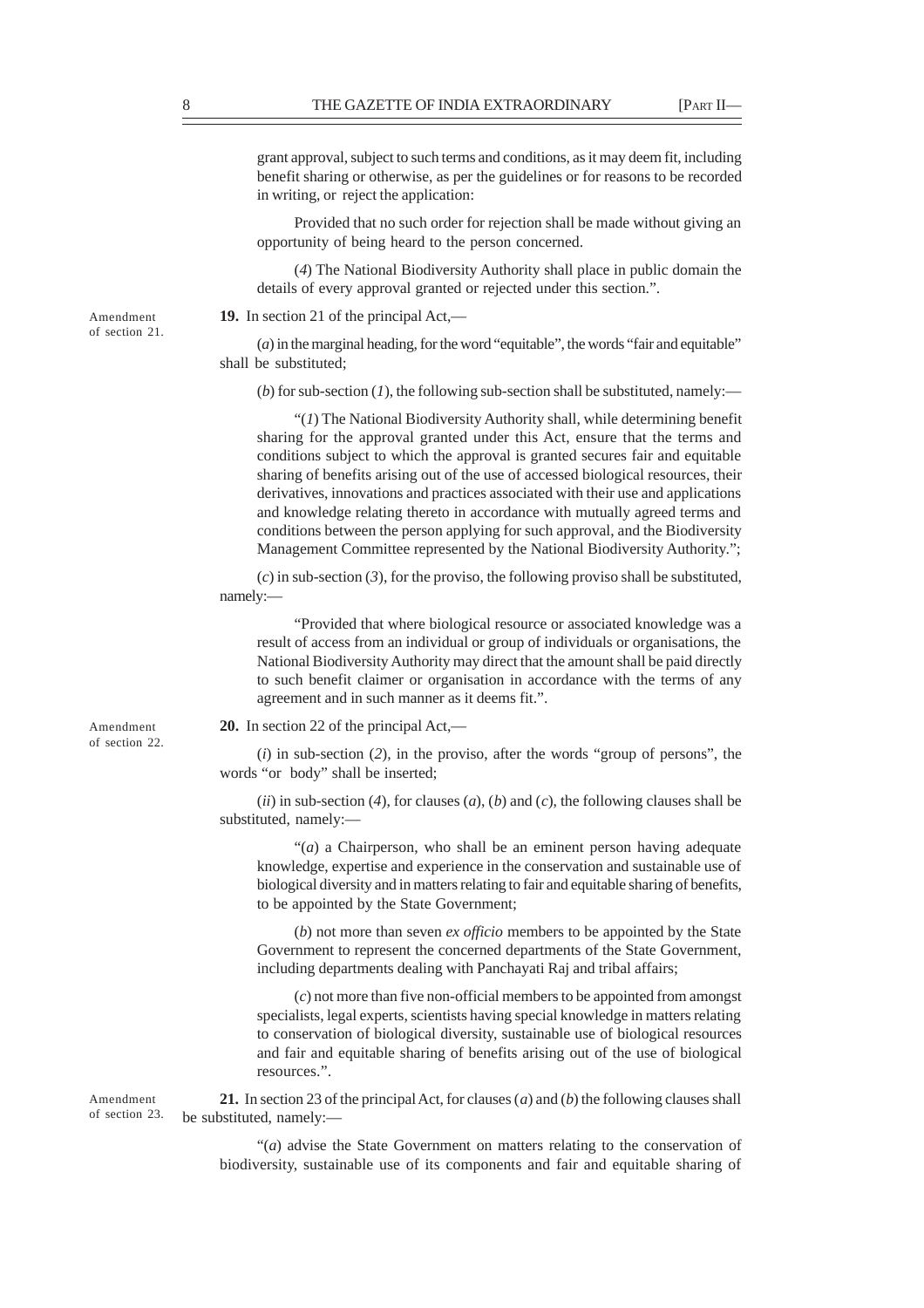benefits arising out of the utilisation of biological resources or associated traditional knowledge thereto, in conformity with the regulations or guidelines, if any, issued by the Central Government or the National Biodiversity Authority;

(*b*) regulate any activity referred to in section 7 by granting or rejecting approvals;

(*ba*) determine the fair and equitable sharing of benefits as provided under the regulations made in this behalf by the National Biodiversity Authority while granting approvals;".

**22.** In section 24 of the principal Act,—

Amendment of section 24.

(*a*) for sub-section (*1*), the following sub-section shall be substituted, namely:-

"(*1*) Any person other than the person referred to in sub-section (*2*) of section 3, intending to undertake any activity covered under section 7, shall give prior intimation to the State Biodiversity Board in such form as may be prescribed by the State Government.";

(*b*) for sub-section (3), the following sub-sections shall be substituted, namely:—

"(*3*) If the State Biodiversity Board is of the opinion that such activity is detrimental or contrary to the objectives of conservation and sustainable use of biodiversity or fair and equitable sharing of benefits arising out of such activity, it may by order, restrict or reject such activity:

Provided that no such order of rejection shall be made without giving an opportunity of being heard to the person concerned.

(*4*) The State Biodiversity Board shall place in public domain the details of every approval granted or rejected under this section.".

**23.** In section 27 of the principal Act,—

Amendment of section 27.

 $(i)$  in sub-section  $(I)$ , for clause  $(b)$ , the following clause shall be substituted, namely:—

"(*b*) all sums including charges and benefit sharing amount received by the National Biodiversity Authority;";

 $(iii)$  in sub-section  $(2)$ ,—

(*A*) in the opening portion, for the word "applied", the word "utilised" shall be substituted;

(*B*) for clauses (*b*) and (*c*), the following clauses shall be substituted, namely:—

"(*b*) conservation and sustainable use of biological resources;

(*c*) socio-economic development of areas from where such biological resources or associated traditional knowledge have been accessed in consultation with the Biodiversity Management Committee or local body concerned:

Provided that when it is not possible to identify the area from where the biological resources or associated traditional knowledge have been accessed, the fund shall be utilised for socio-economic development of the area where such biological resources occur;

(*d*) activities to meet the purposes of the Act.".

(*i*) in sub-section (*1*), for clause (*c*), the following clause shall be substituted,

**24**. In section 32 of the principal Act,—

namely:—

Amendment of section 32.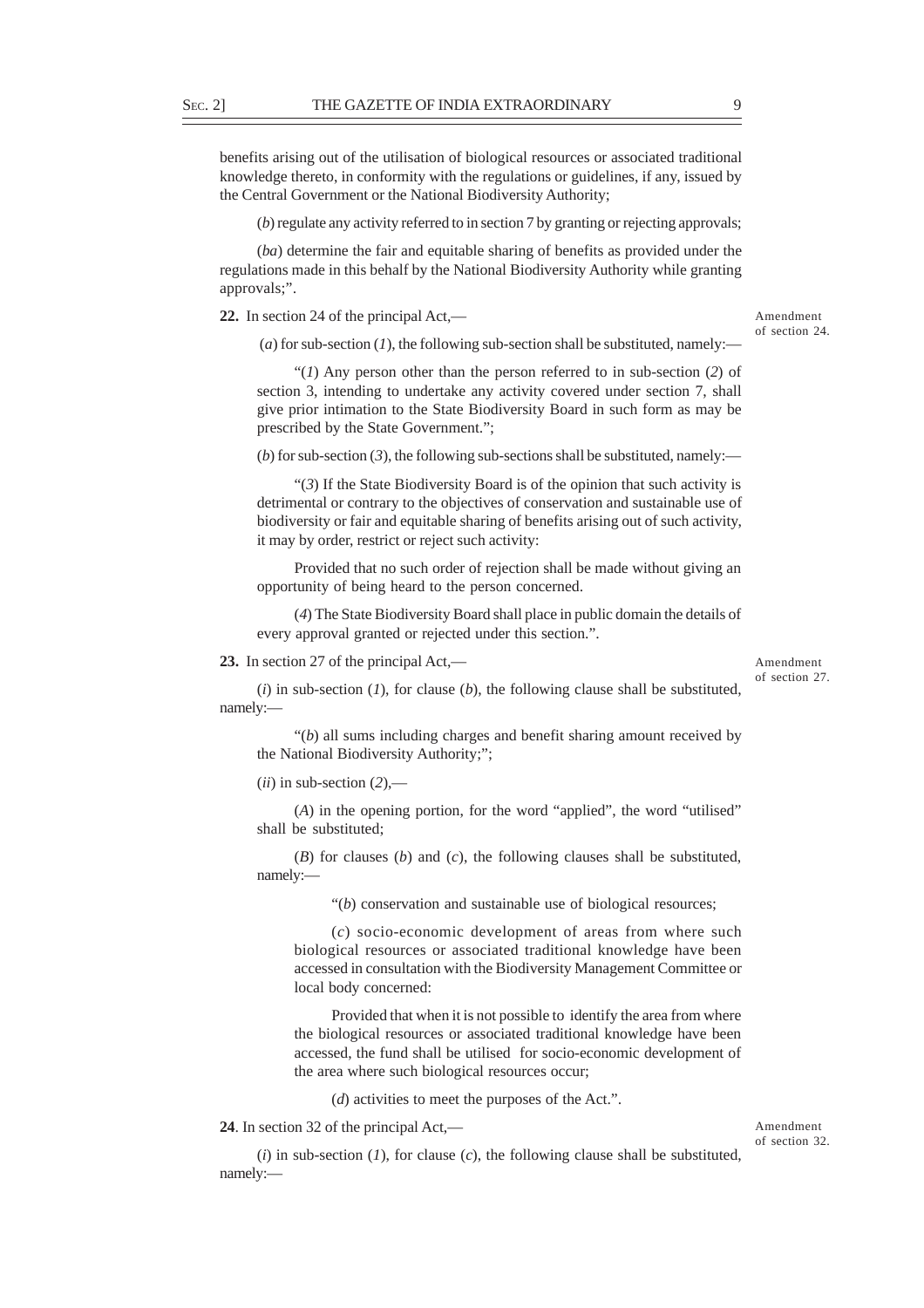"(*c*) all sums including charges and benefit sharing amount received by the State Biodiversity Board and from such other sources as may be decided by the State Government;";

 $(iii)$  in sub-section  $(2)$ ,—

(*A*) in the opening portion, for the word "applied", the word "utilised" shall be substituted;

 $(B)$  after clause  $(a)$ , the following clause shall be inserted, namely:—

"(*aa*) channelling benefits to the benefit claimers;";

(*C*) in clause (*c*), for the word "promotion", the word "sustainability" shall be substituted;

(*D*) for clause (*d*), the following clause shall be substituted, namely:—

"(*d*) socio-economic development of areas from where such biological resources or associated traditional knowledge have been accessed in consultation with the Biodiversity Management Committee or local body concerned:

Provided that when it is not possible to identity the area from where the biological resources or associated traditional knowledge have been accessed, the fund shall be utilised for socio-economic development of the area where such biological resources occur;";

(*E*) for clause (*e*), the following clauses shall be substituted, namely:—

"(*e*) making grants or loans to the Biodiversity Management Committees;

(*f*) the activities to meet the purposes of the Act.".

Amendment of section 36. **25.** In section 36 of the principal Act,— (*i*) for the marginal heading, the following shall be substituted, namely:—

conservation and sustainable use of biological diversity.";

"Central Government to develop national strategies and plans for

(*ii*) in sub-section (*1*), for the words "conservation of biological resources, incentives", the words "conservation of biological resources, including cultivars, folk varieties and landraces, incentives" shall be substituted;

(*iii*) in sub-section (*3*), for the words "sectoral or cross-sectoral plans, programmes and policies", the words "sectoral policies or cross-sectoral plans and programmes" shall be substituted;

(*iv*) after sub-section (*5*) and before the *Explanation*, the following sub-section shall be inserted, namely:—

"(*6*) The Central Government shall involve the National Biodiversity Authority or State Biodiversity Boards to undertake measures for conservation and sustainable use of biological diversity or associated traditional knowledge thereto.".

**26.** After section 36 of the principal Act, the following sections shall be inserted, namely:—

Insertion of new sections 36A and 36B.

Measures to be taken by National Biodiversity Authority.

"36A. The Central Government may authorise National Biodiversity Authority or any other organisation to take any measures necessary to monitor and regulate within the territory of India, the access and utilisation of biological resources obtained from a foreign country in order to meet the international obligations to which India is a signatory.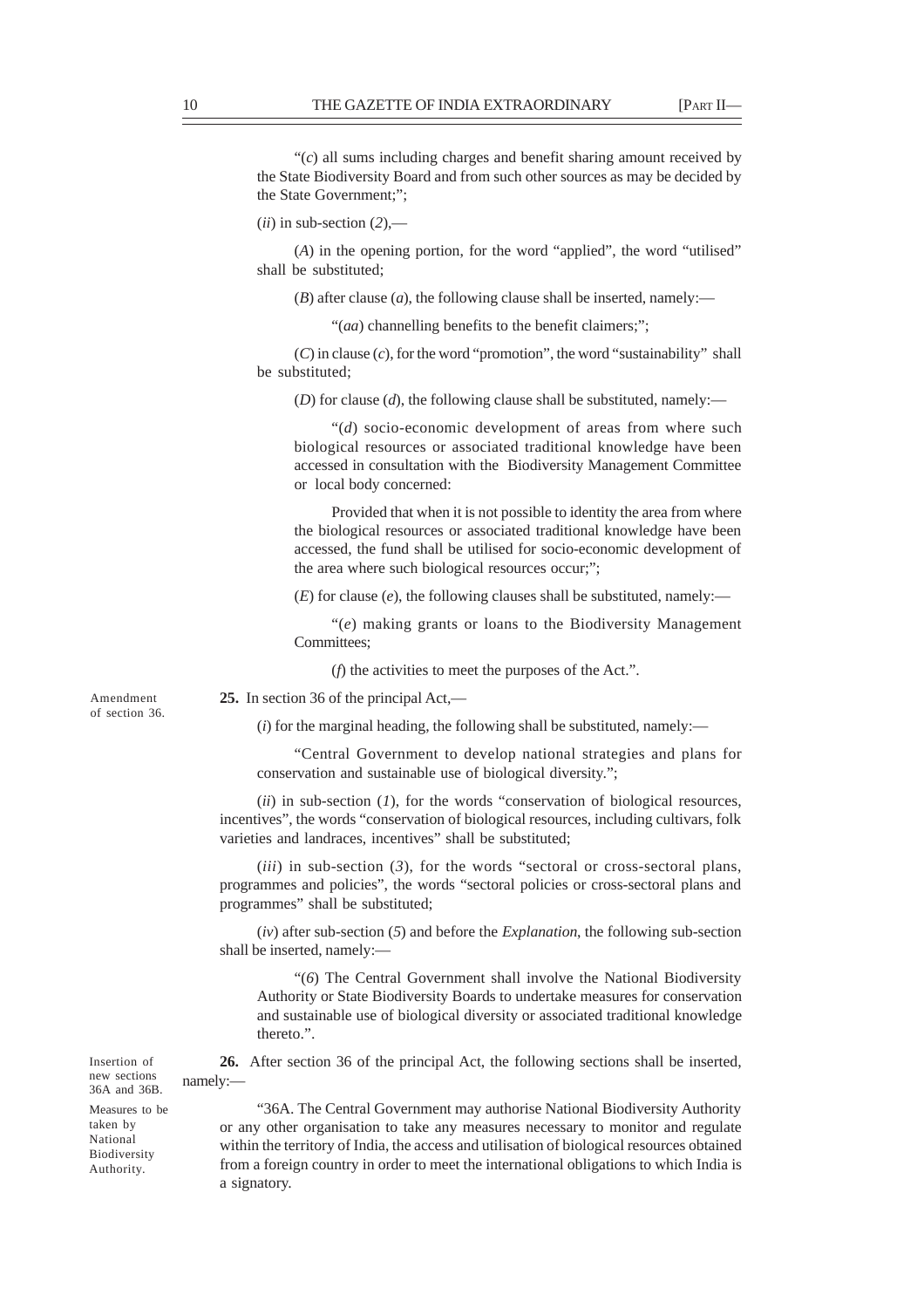36B. (*1*) The State Government shall develop strategies, plans, programmes for the conservation and promotion and sustainable use of biological diversity, including measures for identification and monitoring of areas rich in biological resources, promotion of *in situ* and *ex situ* conservation of biological resources, including cultivars, folk varieties and landraces, incentives for research, training and public education to increase awareness with respect to biodiversity, in conformity with the national strategies, plans and programmes.

(*2*) The State Government shall, as far as practicable, wherever it deems appropriate, integrate the conservation, promotion and sustainable use of biological diversity into relevant sectoral policies or cross-sectoral plans and programmes.".

**27.** In section 37 of the principal Act,—

(*a*) for sub-section (*1*), the following sub-section shall be substituted, namely:—

"(*1*) Without prejudice to any other law for the time being in force, based on the recommendations of the State Biodiversity Board, the State Government may, from time to time, notify in the Official Gazette, areas of biodiversity importance as biodiversity heritage sites under this Act:

Provided that the State Biodiversity Board shall consult the local body and the Biodiversity Management Committee concerned before making such recommendations.";

 (*b*) in sub-section (*2*), for the words "heritage sites", the words "biodiversity heritage sites" shall be substituted.

**28.** In section 38 of the principal Act, the following proviso shall be inserted, namely:—

"Provided that the Central Government may delegate such power to the State Government:

Provided further that where such power is delegated to the State Government, it shall consult the National Biodiversity Authority before issuing any such notification.".

29. For section 40 of the principal Act, the following section shall be substituted, Substitution of namely:—

"40. Notwithstanding anything contained in this Act, the Central Government Provisions of may, in consultation with the National Biodiversity Authority, by notification in the Official Gazette, declare that all or any of the provisions of this Act shall not apply to biological resources when normally traded as commodities or to the items derived from them, including agricultural wastes, as notified and cultivated medicinal plants and their products for entities covered under section 7, registered as per the regulations made or as prescribed:

Provided that no exemption shall be made for the activities referred to in sub-sections (*1*) and (*2*) of section 6.".

**30.** In section 41 of the principal Act,—

(*a*) for sub-section (*1*), the following sub-sections shall be substituted, namely:—

"(*1*) Every local body at the Gram Panchayat level in the rural areas and act the Nagar Panchayat or Municipal Committee or Municipal Corporation level in the urban areas shall constitute a Biodiversity Management Committee (by whatever name called) within its area for the purpose of promoting conservation of landraces, folk varieties, farmers' varieties, and cultivars, domesticated stocks and breeds of animals and microorganisms and chronicling of knowledge relating to biological diversity sustainable use and documentation of biological diversity:

this Act not to apply in

new section for section 40.

Amendment of section 38.

Amendment

of section 37.

certain cases.

Amendment of section 41.

State Government to develop strategies and plans for conservation and sustainable use of biological diversity.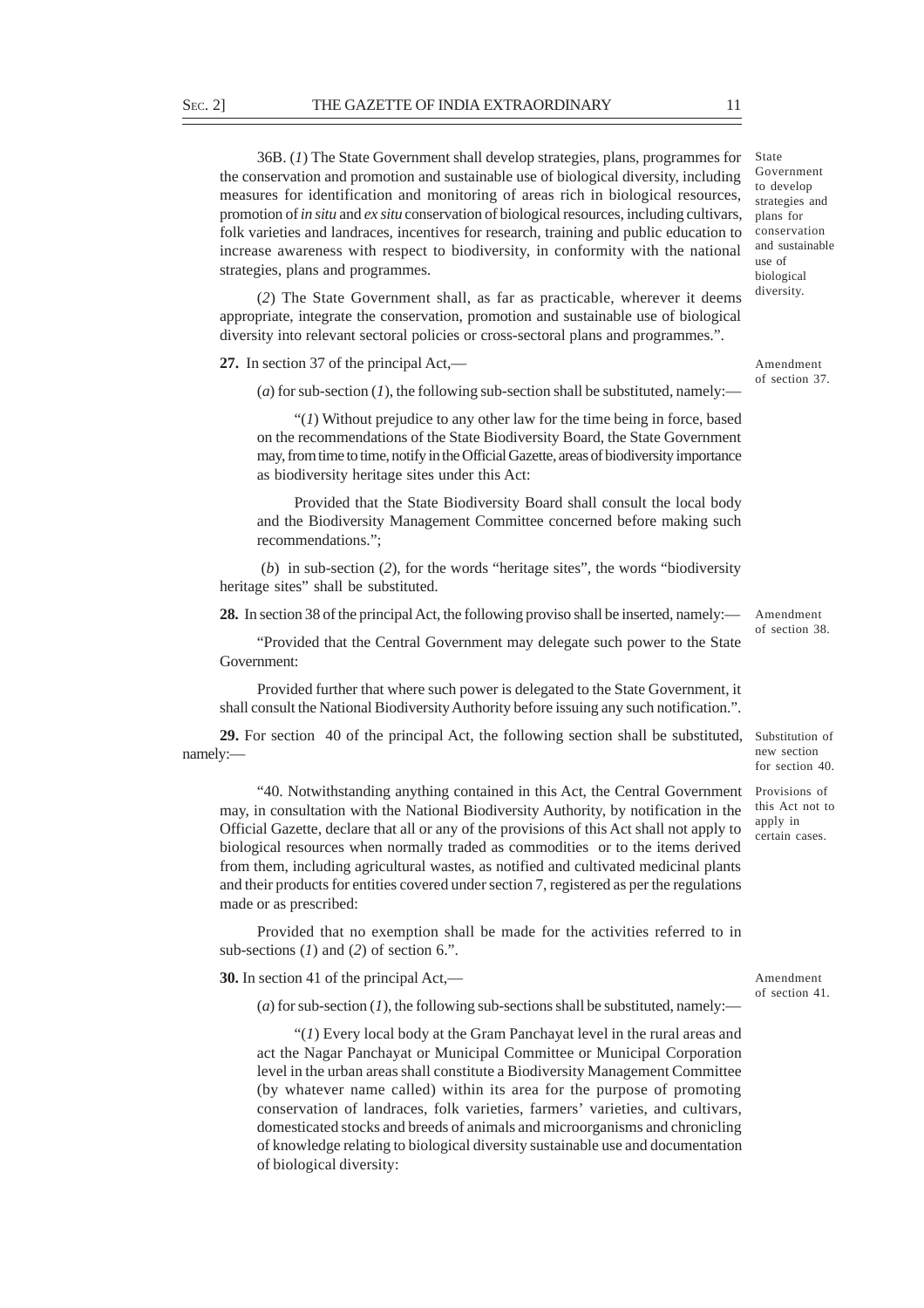Provided that the State Government may constitute Biodiversity Management Committees at the intermediate or district Panchayat level for achieving the objectives of this Act.

(*1A*) The functions of Biodiversity Management Committee so constituted shall include conservation, sustainable use and documentation of biological diversity, including conservation of habitats, landraces, folk varieties, cultivars, domesticated breeds of animals, and microorganisms, and chronicling of associated traditional knowledge thereto relating to biological diversity.

(*1B*) The composition of the Biodiversity Management Committee shall be such as may be prescribed by the State Government:

Provided that the number of members of the said Committee shall not be less than seven and not exceeding eleven.";

(*b*) in sub-section (*2*), for the words "and knowledge associated with such resources", the words "or associated traditional knowledge thereto" shall be substituted;

(*c*) the following *Explanation* shall be inserted, namely:—

'*Explanation.—*For the purposes of this section,—

(*a*) "cultivar" means a variety of plant that has originated and persisted under cultivation or was specifically bred for the purpose of cultivation;

(*b*) "folk variety" means a cultivated variety of plant that was developed, grown and exchanged informally among farmers;

(*c*) "landrace" means primitive cultivar that was grown by ancient farmers and their successors;

(*d*) "farmers' variety" means a variety which—

(*i*) has been traditionally cultivated and evolved by the farmers in their field; or

 (*ii*) is a wild relative or landrace of a variety about which the farmers possess the common knowledge;'.

**31.** In section 43 of the principal Act, in sub-section (*1*), for clause (*e*), the following clause shall be substituted, namely:— Amendment of section 43.

> "(*e*) benefit sharing amount and all other sums received by the Local Biodiversity Fund from such other sources as may be decided by the State Government.".

Substitution of new section for section 44.

**32.** For section 44 of the principal Act, the following section shall be substituted, namely:—

Application of Local Biodiversity Fund.

"44. (*1*) The Local Biodiversity Fund shall be utilised in accordance with the regulations and the guidelines made in this behalf, for—

(*a*) the conservation of biodiversity including restoration of areas;

(*b*) the socio-economic development of the community without compromising the conservation concerns; and

(*c*) the administrative expenses of the Biodiversity Management Committee.

(*2*) The Fund shall be utilised in such manner as may be prescribed by the State Government.".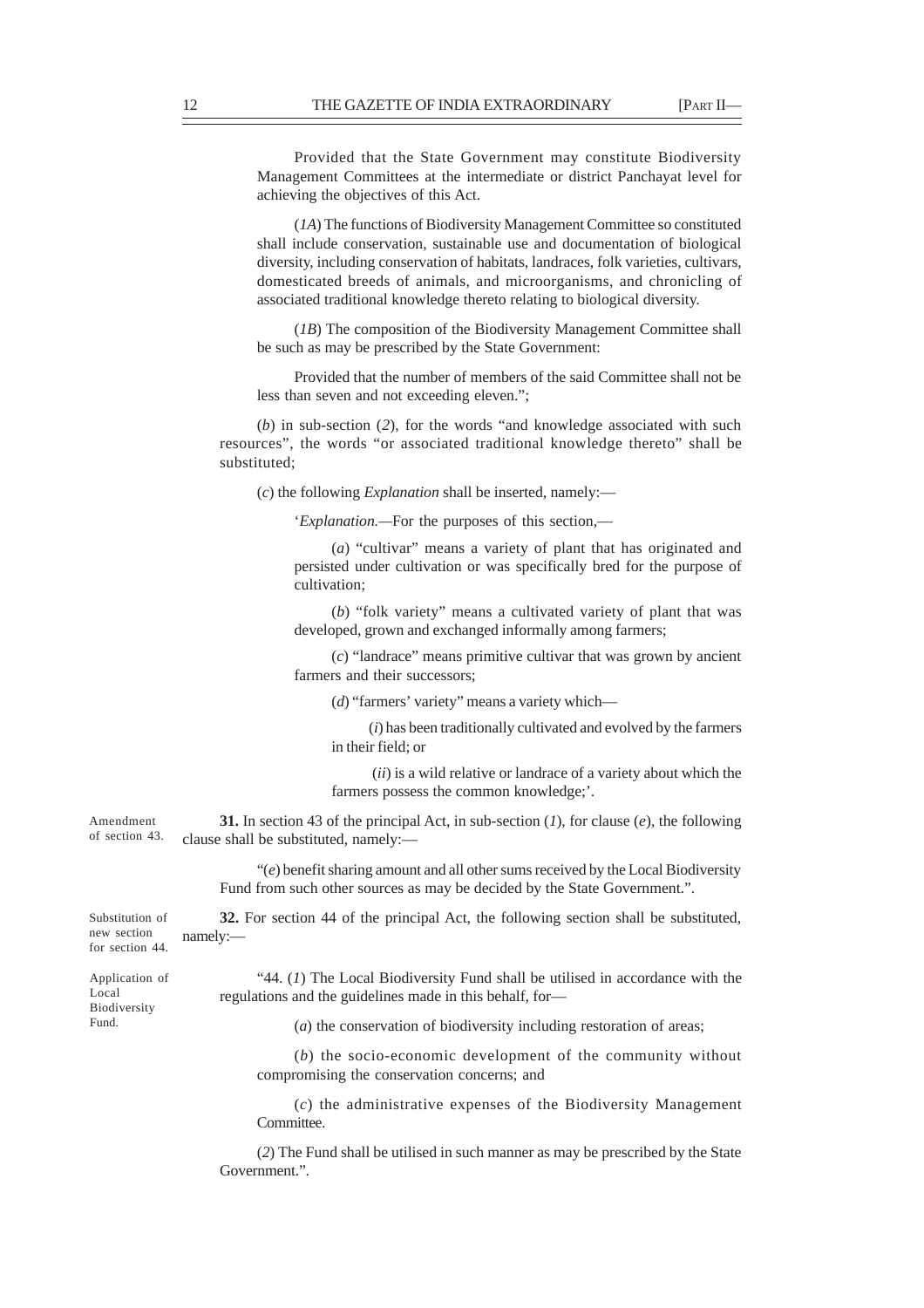**33.** For section 45 of the principal Act, the following section shall be substituted, namely:—

"45. The custodian of the Local Biodiversity Fund shall prepare, in such form and during each financial year at such time as may be prescribed by the State Government, its annual statement giving a full account of its activities during the previous financial year, and submit the same to the local body concerned with a copy to the State Biodiversity Board.".

**34.** For section 46 of the principal Act, the following section shall be substituted, namely:—

"46. (*1*) The Biodiversity Management Committee shall maintain the accounts which shall be audited in such manner as may be prescribed by the State Government.

(*2*) The Biodiversity Management Committee shall furnish to the local body concerned and to the State Biodiversity Board, before such date as may be prescribed by the State Government, its audited copy of accounts together with auditor's report thereon.".

**35.** In section 50 of the principal Act, in the marginal heading, the words "between the State Biodiversity Board" shall be omitted. Amendment

**36.** In section 52 of the principal Act, in sub-section (*1*), for the words "benefit sharing or order", the words "fair and equitable sharing of benefits or order or direction" shall be substituted.

 **37.** In section 53 of the principal Act,—

(*i*) for the words "benefit sharing", the words "fair and equitable sharing of benefits" shall be substituted;

(*ii*) after the words "order made by the High Court", the words "or the National Green Tribunal" shall be inserted;

(*iii*) after the words "Registrar of the High Court", the words "or the Registrar of the National Green Tribunal" shall be inserted;

(*iv*) in the *Explanation*, after the words "group of persons", wherever they occur, the words "or body" shall be substituted.

**38.** For section 55 of the principal Act, the following sections shall be substituted, namely:—

"55. If any person or entity covered under sub-section (*2*) of section 3 or Penalties. section 7 contravenes or attempts to contravene or abets the contravention of the provisions of section 3 or section 4 or section 6 or section 7, such person shall be liable to pay penalty which shall not be less than one lakh rupees, but which may extend to fifty lakh rupees, but where the damage caused exceeds the amount of penalty, such penalty shall be commensurate with the damage caused, and in case, the failure or contravention continues, an additional penalty may be imposed, which shall not exceed one crore rupees and such penalty shall be decided by the adjudicating officer appointed under section 55A.

55A. (*1*) For the purposes of determining the penalties under section 55, the Central Government may appoint an officer not below the rank of Joint Secretary to the Government of India or a Secretary to the State Government to be the adjudicating officer, to hold inquiry in the prescribed manner and to impose the penalty so determined: Adjudication of penalties.

55, 55A and 55B for section 55.

Substitution of new sections

Substitution of new section for section 46.

Audit of accounts of Biodiversity Management Committees.

of section 50.

Amendment of section 52.

Amendment of section 53.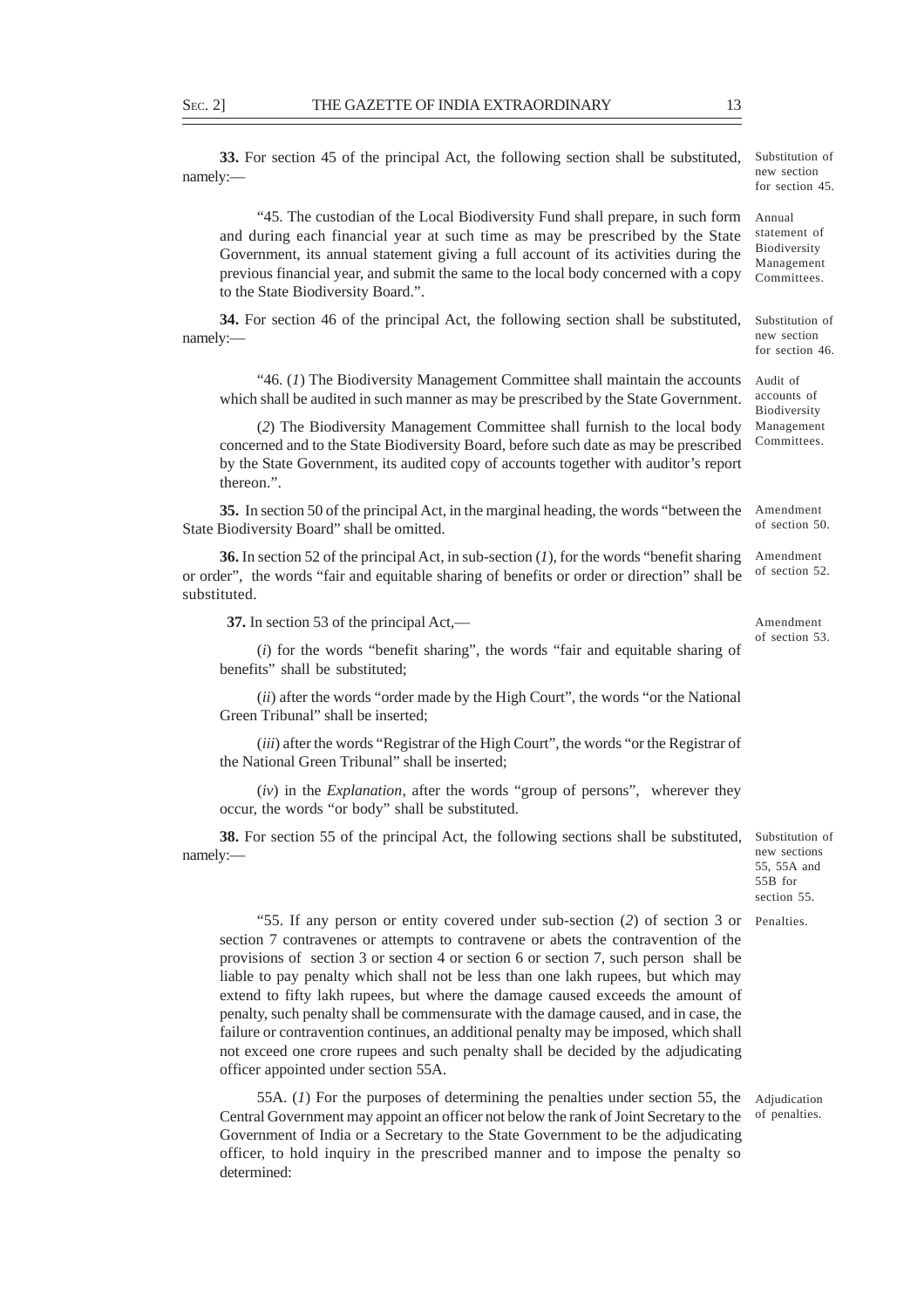Provided that the Central Government may appoint as many adjudicating officers as may be required.

(*2*) While holding an inquiry, the adjudicating officer shall have power to summon and enforce the attendance of any person acquainted with the facts and circumstances of the case to give evidence or to produce any document, which in the opinion of the adjudicating officer, may be useful for, or relevant to, the subject-matter of the inquiry and if, on such inquiry, he is satisfied that the person concerned has failed to comply with the provisions of section 3 or section 4 or section 6 or section 7, he may impose such penalty as he thinks fit in accordance the provisions of section 55:

Provided that no such penalty shall be imposed without giving the person concerned an opportunity of being heard in the matter.

(*3*) Any person aggrieved by the order made by the adjudicating officer under sub-section (*2*) may prefer an appeal to the National Green Tribunal established under section 3 of the National Green Tribunal Act, 2010.

19 of 2010.

(*4*) Every appeal under sub-section (*3*) shall be filed within sixty days from the date on which the copy of the order made by the adjudicating officer is received by the aggrieved person.

(*5*) The National Green Tribunal may, after giving the parties to the appeal an opportunity of being heard, pass such order as it thinks fit, confirming, modifying or setting aside the order appealed against.

55B. Any authority or officer empowered by the Central Government may, for the purposes of carrying out inspection, survey or any such activity, have all or any of the following powers, namely:—

(*a*) the power to enter upon any land, vehicle, or premises and to inspect, investigate, survey, and collect information and make a map of the same and seize the materials and records;

(*b*) the powers of a civil court to compel the attendance of anyone, including witnesses and production of documents and material objects;

(*c*) the power to issue a search-warrant;

(*d*) the power to hold an inquiry and in the course of such inquiry, receive and record evidence;

(*e*) such other power as may be prescribed.".

**39.** Section 58 of the principal Act shall be omitted.

**40.** After section 59 of the principal Act, the following section shall be inserted, namely:—

"59A. The provision of this Act shall not apply to any person who has been given any approval or granted any right under any law relating to protection of plant varieties enacted by Parliament to the extent that such approvals or rights given under that Act does not require similar approval under this Act.".

**41.** In section 61 of the principal Act,—

(*a*) in the opening portion, for the word "complaint", the words "written complaint" shall be substituted;

(*b*) in clause (*b*), for the words "any benefit claimer", the words "any person or a benefit claimer" shall be substituted.

Power to enter, inspect, survey, etc.

Omission of section 58.

Insertion of new section 59A.

Act not to apply to certain persons.

Amendment of section 61.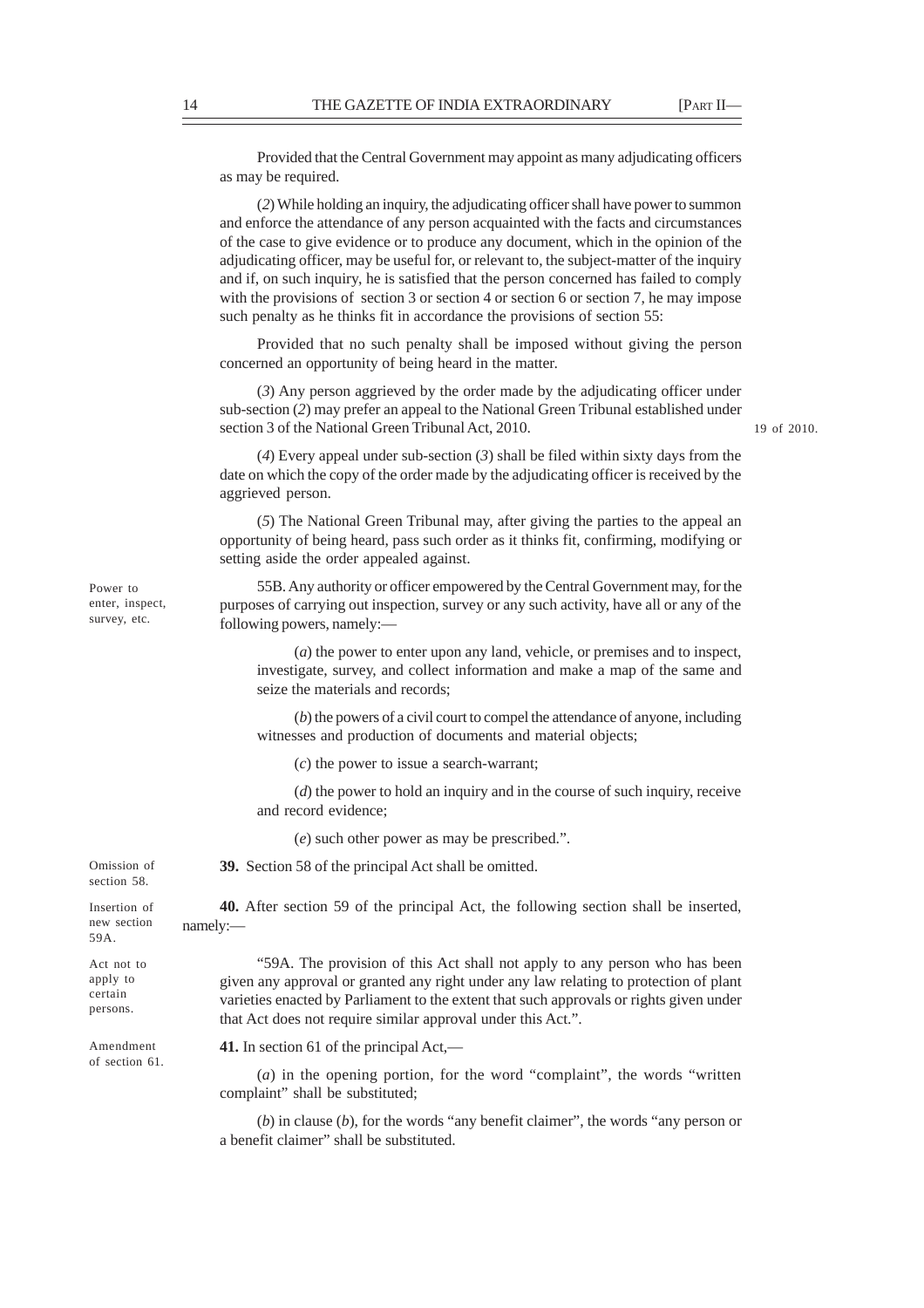**42.** In section 62 of the principal Act, in sub-section (*2*),—

Amendment of section 62.

 $(i)$  for clause  $(a)$ , the following clauses shall be substituted, namely:—

"(*a*) the manner of issuing certificate of origin for cultivated medicinal plants under sub-section (*2*) of section 7;

(*aa*) the terms and conditions of service of the Chairperson, Member-Secretary and other members under section 9;";

 $(iii)$  after clause  $(b)$ , the following clause shall be inserted, namely:—

"(*ba*) the other functions to be performed by the Member-Secretary;";

(*iii*) in clause (*e*), after the word "application", the words "and payment of fees" shall be inserted;

 $(iv)$  after clause  $(e)$ , the following clause shall be inserted, namely:—

"(*ea*) form of application and payment of fees under sub-section (*1*) of section 20;":

(*v*) after clause (*j*), the following clauses shall be inserted, namely:—

"(*ja*) the manner of holding inquiry by the adjudicating officer under section 55A;

(*jb*) the other power under clause (*e*) of section 55B;".

**43.** In section 63 of the principal Act, in sub-section (*2*),—

Amendment of section 63.

 $(i)$  after clause  $(e)$ , the following clause shall be inserted, namely:—

"(*ea*) the composition of the Biodiversity Management Committee under sub-section (*1B*) of section 41;";

(*ii*) in clause (*f*), for the word "applied", the word "utilised" shall be substituted;

(*iii*) in clause (*g*), for the words "annual report", the words "annual statement" shall be substituted.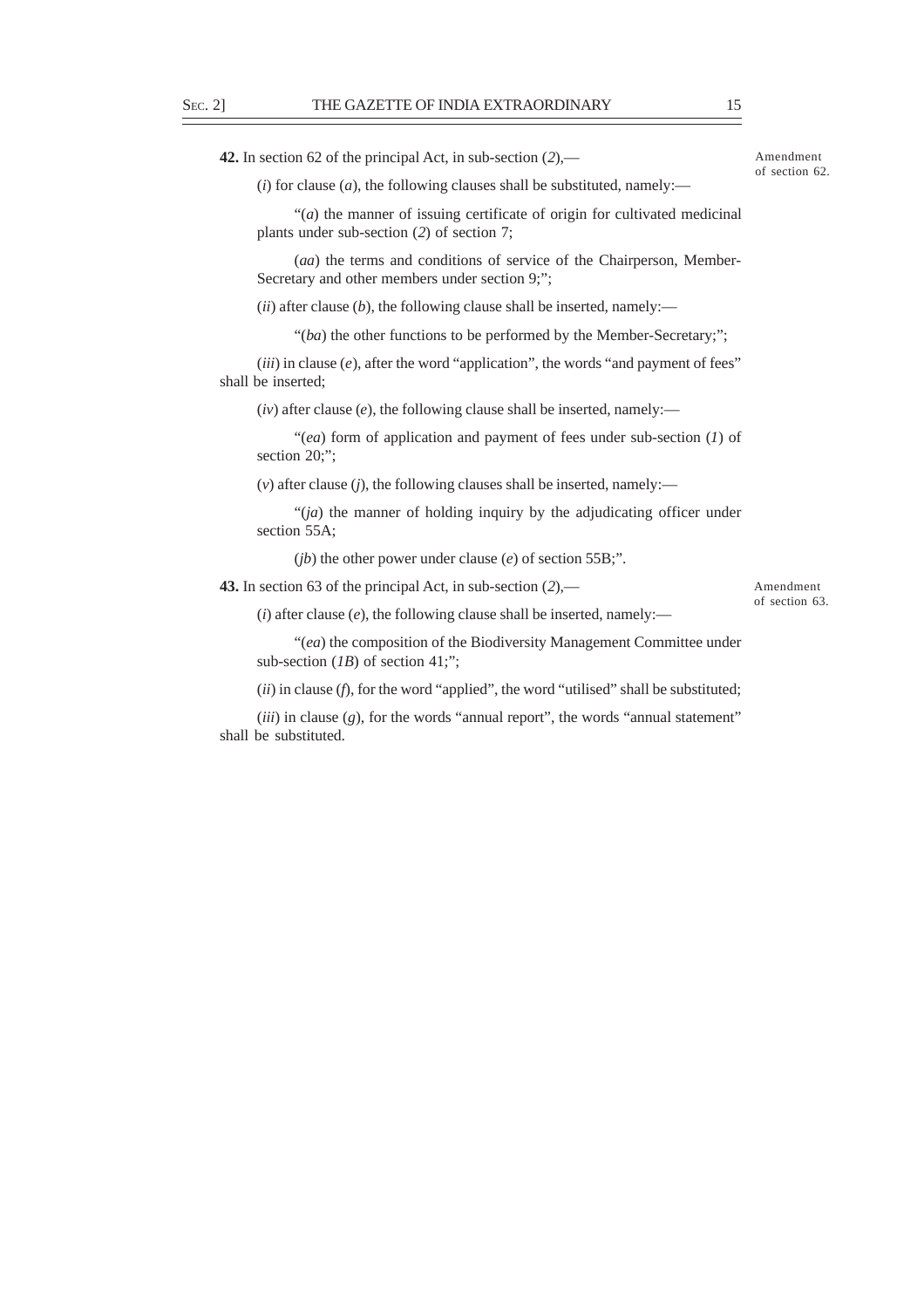### STATEMENT OF OBJECTS AND REASONS

The Biological Diversity Act, 2002 was enacted to provide for the conservation of biological diversity, sustainable use of its components and fair and equitable sharing of the benefits arising out of the use of biological resources, knowledge and for matters connected therewith or incidental thereto.

2. The said Act seeks to fulfill India's obligations under the Convention of Biological Diversity and Nagoya Protocol on Access and Benefit Sharing and to ensure that the benefits derived from the use of biological resources and associated traditional knowledge are shared in a fair and equitable manner among the indigenous and local communities.

3. The said Act provides for a decentralised three-tiered mechanism comprising the National Biodiversity Authority, the State Biodiversity Board or Union territory Biodiversity Councils, as the case may be, and the Biodiversity Management Committees. The Biodiversity Management Committees are integral part of the local self-governing bodies, including Panchayats and Municipalities. Each Biodiversity Management Committees prepare People's Biodiversity Registers which keep a record of all flora and fauna including details of traditional knowledge available in their region.

4. The said Act provides a mechanism for accessing and sharing of biological or genetic resources and fair and equitable benefits arising therefrom, with the Biodiversity Management Committees. The National Biodiversity Authority, the State Biodiversity Board or Union territory Biodiversity Councils, as the case may be, and the Biodiversity Management Committees are inter-connected and ensure access and benefit sharing while accessing biological resources for research, patents, transfer of results and commercial utilisation of biological resources.

5. In this background, concerns were raised by the stakeholders representing Indian system of medicine sector, seed sector, industry sector and research sector urging to simplify, streamline and reduce compliance burden in order to encourage conducive environment for collaborative research and investments, simplify patent application process, widen the scope of levying access and benefit sharing with local communities and for further conservation of biological resources.

6. The Biological Diversity (Amendment) Bill, 2021, *inter alia,* seeks to—

(*i*) reduce the pressure on wild medicinal plants by encouraging cultivation of medicinal plants;

(*ii*) encourage Indian system of medicine;

(*iii*) facilitate fast-tracking of research, patent application process, transfer of research results while utilising the biological resources available in India without compromising the objectives of United Nation Convention on Biological Diversity and its Nagoya Protocol;

(*iv*) decriminalise certain provisions;

(*v*) bring more foreign investments in the chain of biological resources, including research, patent and commercial utilisation, without compromising the national interest.

7. The Bill seeks to achieve the above objects.

BHUPENDER YADAV.

NEW DELHI:

*The* 9*th December,* 2021.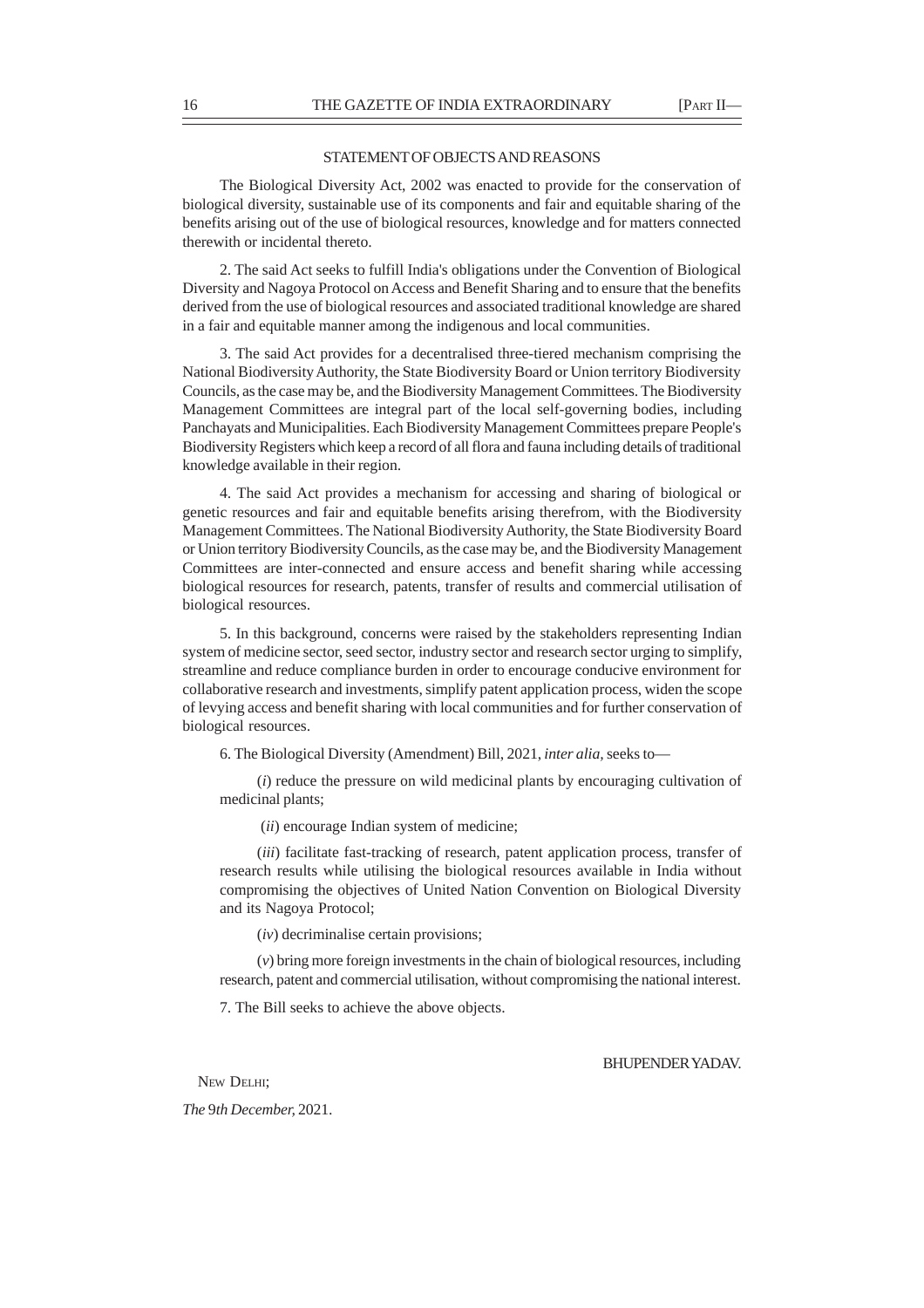## FINANCIAL MEMORANDUM

The provisions of the Bill do not involve any expenditure of recurring or non-recurring nature from the Consolidated Fund of India.